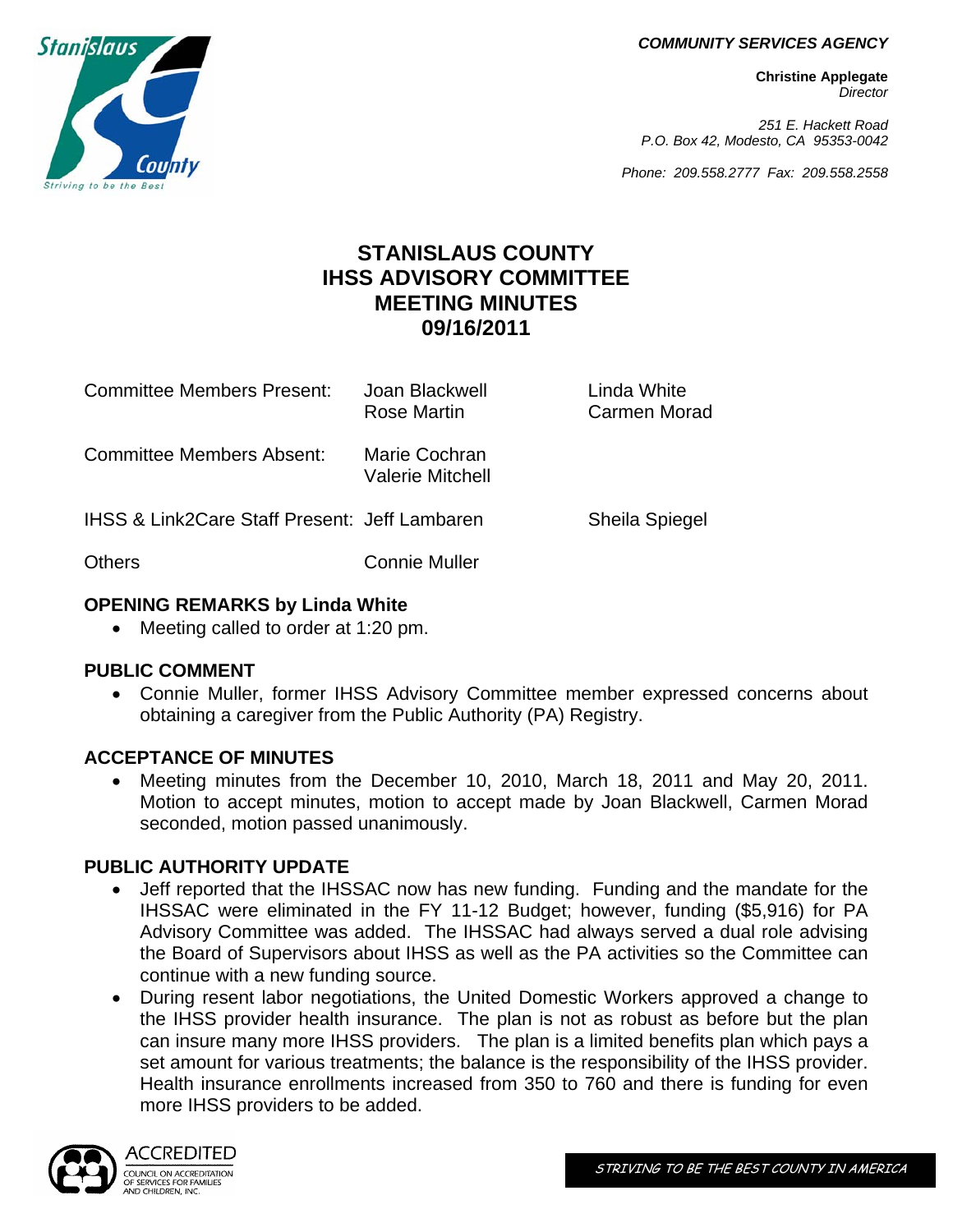### **STATE BUDGET UPDATE**

- Budget passed but with "trigger cuts" placed in the Budget. AB 121 directs the Director of the Department of Finance, by December 15, 2011, to develop an updated revenue forecast for 2011-12 general fund revenues and to compare the forecast to that prepared by the Legislative Analyst's Office in November 2011. If the higher of those two forecasts is less that \$87,452,500,000 by more that \$1 billion then trigger reductions totaling \$601 million will occur on or after January 1, 2012. \$100 million would be cut from the IHSS program. The cuts would be achieved by a 20% across the board reduction in IHSS service hours. The cuts would be able to be appealed based on the risk of serious harm or out of home placement to the IHSS recipient. There was a question about whether a bond could be passed to support the IHSS program, it is possible but would require voter support. It was noted that the IHSS coalition has been effective in preventing drastic to the IHSS program. Jeff gave some information about the State Budget cycle and when lobbying activity occurs during the process. Jeff recapped the Budget actions impacting IHSS:
	- Medical/Physician's certification will be required for all cases. Each new case will require the medical evaluation form be received prior to the Recipient being approved. Existing cases will require the medical evaluation form to be completed during the annual reassessment.
	- Community First Choice Option (CFCO) will allow states to receive additional federal funding for some of the IHSS activities that are currently provided.
	- The medication dispensing pilot project "Pez Dispenser" for Medi-Cal individuals who have multiple medications and have compliance issues. Details about how the medication dispensing works are still unknown.
	- Caseload savings is projected as caseload growth has slowed down, thus the budget amount is reduced.
	- The Public Authorities were able to successfully able to lobby against additional cuts.
	- New funding for the Advisory Committee, the mandate for the IHSSAC is removed; however, there is a mandate for the Public Authority to have an Advisory Committee. There is \$5,916 for the Committee's activities.

## **LEGISLATIVE UPDATE**

- SB-930 passed the Legislature and is now on its way to the Governor's Desk. SB-930 "fixes" some of the problems related to the anti-fraud activities. In 2009, Governor Schwarzenegger persuaded the legislature to adopt the "IHSS Anti-Fraud Initiative", it contained 10 components:
	- New Provider Enrollment requirements;
	- **Fingerprinting and criminal background checks for all providers;**
	- **Increased data matching:**
	- **Provider acknowledgement of delivering services;**
	- **Provider orientations;**
	- **Unannounced home visits**
	- **Fraud training for County staff;**
	- **Prohibition on the use of P.O. Boxes by Providers;**